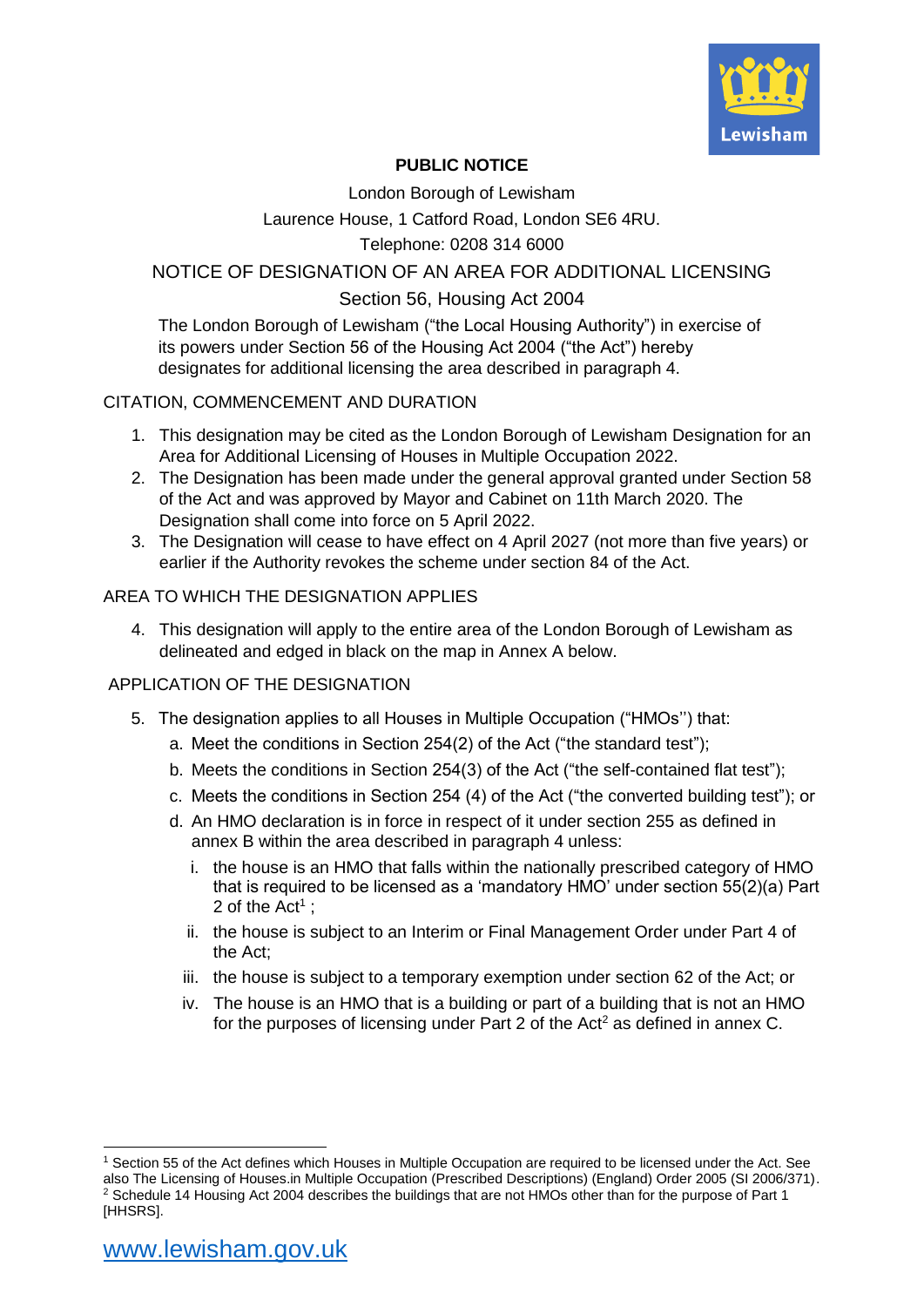## EFFECT OF THE DESIGNATION

- 6. Subject to sub paragraphs 5(i) to (iv) above, every HMO in the area specified in paragraph 4 that is occupied under a tenancy or licence shall be required to be licensed under section 61 of the Act.
- 7. This designation falls within the description of designations for which the Secretary of State has issued a General Approval dated 26<sup>th</sup> March 2015.
- 8. The London Borough of Lewisham will comply with the notification requirements contained in section 59 of the Act and shall maintain a register of all houses registered under this designation, as required under section 232 of the Act.<sup>3</sup>

All landlords, managing agents or tenants within the designated area should obtain advice to ascertain whether their property is affected by the designation by contacting the Council's Private Sector Housing Licensing and Enforcement Team. If you are a landlord, managing agent, or a tenant and you require any or all of the following:

- Information on whether your property is affected by this scheme.
- General advice about this designation and licensing in general.
- Information on how to apply for a licence.

Please contact the Council's Private Sector Housing Licensing and Enforcement Team: **Address: Website:**

| AUUI 695.                              | WEDSILE.                                   |
|----------------------------------------|--------------------------------------------|
| Private Sector Housing Licensing and   | https://lewisham.gov.uk/myservices/housing |
| <b>Enforcement Team</b>                | <b>Email:</b> pshe@lewisham.gov.uk         |
| London Borough of Lewisham,            | Tel: 020 8314 6420                         |
| 4 <sup>th</sup> Floor, Laurence House, |                                            |
| 1 Catford Rd, Catford, London SE6 4RU  |                                            |

The designation may be inspected at the above address during office hours. Please make an appointment with the Private Sector Housing Licensing and Enforcement Team prior to visiting.

Upon the designation coming into force on 5 April 2022 a person who operates a licensable property without licence, or allows a licensed property to be occupied by more households or persons other than as authorised by a licence, is liable to prosecution and on summary conviction is liable to an unlimited fine. A person who breaches a condition of a licence is liable upon on summary conviction to an unlimited fine. The Council, as an alternative to initiating a prosecution, may pursue one or more of a range of other enforcement actions including the imposition of a financial penalty of up to £30,000 and/or taking management control of the unlicensed HMO. Further, where an offence has been committed an application may also be made by the Council and/or tenant under the provisions of section 73 and 74 of the Housing Act 2004 for a Rent Repayment Order to pay back up to 12 months' rent, Housing Benefit or Universal Credit. Furthermore, it will not be possible to serve an eviction notice under s21 Housing Act 1988 on tenants<sup>4</sup> of an unlicensed licensable property.

**Signed** 

Cabinet Member for Housing and Planning For and on behalf of London Borough of Lewisham, 29 October 2021

 3 Section 232 of the Housing Act 2004 and paragraph 11 of SI 373/2006.

<sup>4</sup> Section 75 of the Housing Act 2004.